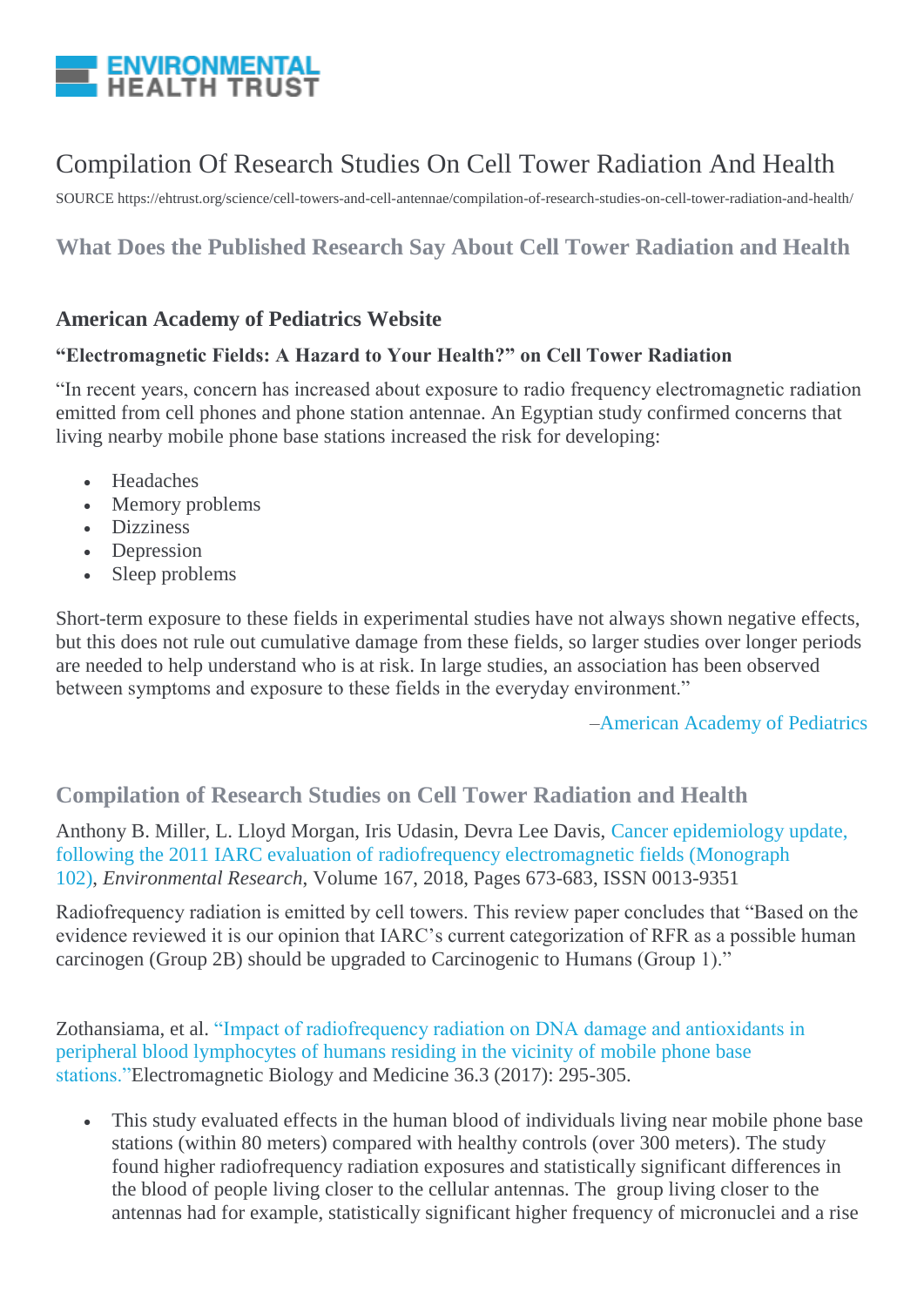in lipid peroxidation in their blood. These changes are considered biomarkers predictive of cancer.

Meo, S. A., Almahmoud, M., Alsultan, Q., Alotaibi, N., Alnajashi, I., & Hajjar, W. M. (2018). [Mobile Phone Base Station Tower Settings Adjacent to School Buildings: Impact on](https://www.ncbi.nlm.nih.gov/pubmed/?term=Mobile+Phone+Base+Station+Tower+Settings+Adjacent+to+School+Buildings%3A+Impact+on+Students%E2%80%99+Cognitive+Health)  [Students' Cognitive Health.](https://www.ncbi.nlm.nih.gov/pubmed/?term=Mobile+Phone+Base+Station+Tower+Settings+Adjacent+to+School+Buildings%3A+Impact+on+Students%E2%80%99+Cognitive+Health) *American Journal of Men's Health*.

 High exposure to RF-EMF produced by mobile phone base station towers was associated with delayed fine and gross motor skills, spatial working memory, and attention in school adolescents compared to students who were exposed to low RF-EMF.

[Long-term exposure to microwave radiation provokes cancer growth: evidences from radars and](http://www.ncbi.nlm.nih.gov/pubmed/21716201)  [mobile communication systems.](http://www.ncbi.nlm.nih.gov/pubmed/21716201) [Yakymenko](http://www.ncbi.nlm.nih.gov/pubmed?term=Yakymenko%20I%5BAuthor%5D&cauthor=true&cauthor_uid=21716201) (2011) Exp Oncology, 33(2):62-70.

 Even a year of operation of a powerful base transmitting station for mobile communication reportedly resulted in a dramatic increase of cancer incidence among population living nearby.

[Association of Exposure to Radio-Frequency Electromagnetic Field Radiation \(RF-EMFR\)](https://www.researchgate.net/publication/283726472_Association_of_Exposure_to_Radio-Frequency_Electromagnetic_Field_Radiation_RF-EMFR_Generated_by_Mobile_Phone_Base_Stations_with_Glycated_Hemoglobin_HbA1c_and_Risk_of_Type_2_Diabetes_Mellitus)  [Generated by Mobile Phone Base Stations \(MPBS\)with Glycated Hemoglobin \(HbA1c\) and Risk of](https://www.researchgate.net/publication/283726472_Association_of_Exposure_to_Radio-Frequency_Electromagnetic_Field_Radiation_RF-EMFR_Generated_by_Mobile_Phone_Base_Stations_with_Glycated_Hemoglobin_HbA1c_and_Risk_of_Type_2_Diabetes_Mellitus)  [Type 2 Diabetes Mellitus](https://www.researchgate.net/publication/283726472_Association_of_Exposure_to_Radio-Frequency_Electromagnetic_Field_Radiation_RF-EMFR_Generated_by_Mobile_Phone_Base_Stations_with_Glycated_Hemoglobin_HbA1c_and_Risk_of_Type_2_Diabetes_Mellitus) , Sultan Ayoub Meo et al, International Journal of Environmental Research and Public Health, 2015

 Elementary school students who were exposed to high RF-EMFR generated by MPBS had a significantly higher risk of type 2 diabetes mellitus relative to their counterparts who were exposed to lower RF-EMFR.

[Neurobehavioral effects among inhabitants around mobile phone base stations](http://www.ncbi.nlm.nih.gov/pubmed/16962663) Abdel-Rassoul et al, Neurotoxicology, 2007

 This study found that living nearby mobile phone base stations (cell antennas) increased the risk for neuropsychiatric problems such as headaches, memory problems, dizziness, tremors,depression, sleep problems and some changes in the performance of neurobehavioral functions.

[Biological Effects from Exposure to Electromagnetic Radiation Emitted by Cell Tower Base](http://www.researchgate.net/publication/233593841_Biological_effects_from_exposure_to_electromagnetic_radiation_emitted_by_cell_tower_base_stations_and_other_antenna_arrays)  [Stations and Other Antenna Arrays,](http://www.researchgate.net/publication/233593841_Biological_effects_from_exposure_to_electromagnetic_radiation_emitted_by_cell_tower_base_stations_and_other_antenna_arrays) Levitt & Lai, Environmental Reviews, 2010

 This review of 100 studies found approximately 80% showed biological effects near towers. "Both anecdotal reports and some epidemiology studies have found headaches, skin rashes, sleep disturbances, depression, decreased libido, increased rates of suicide, concentration problems, dizziness, memory changes, increased risk of cancer, tremors, and other neurophysiological effects in populations near base stations."

[Mortality by neoplasia and cellular telephone base stations.](http://www.sciencedirect.com/science/article/pii/S0048969711005754) Dode et al. (Brazil), Science of the Total Environment, Volume 409, Issue 19, 1 September 2011, Pages 3649–3665

 This 10 year study on cell phone antennas by the Municipal Health Department in Belo Horizonte and several universities in Brazil found a clearly elevated relative risk of cancer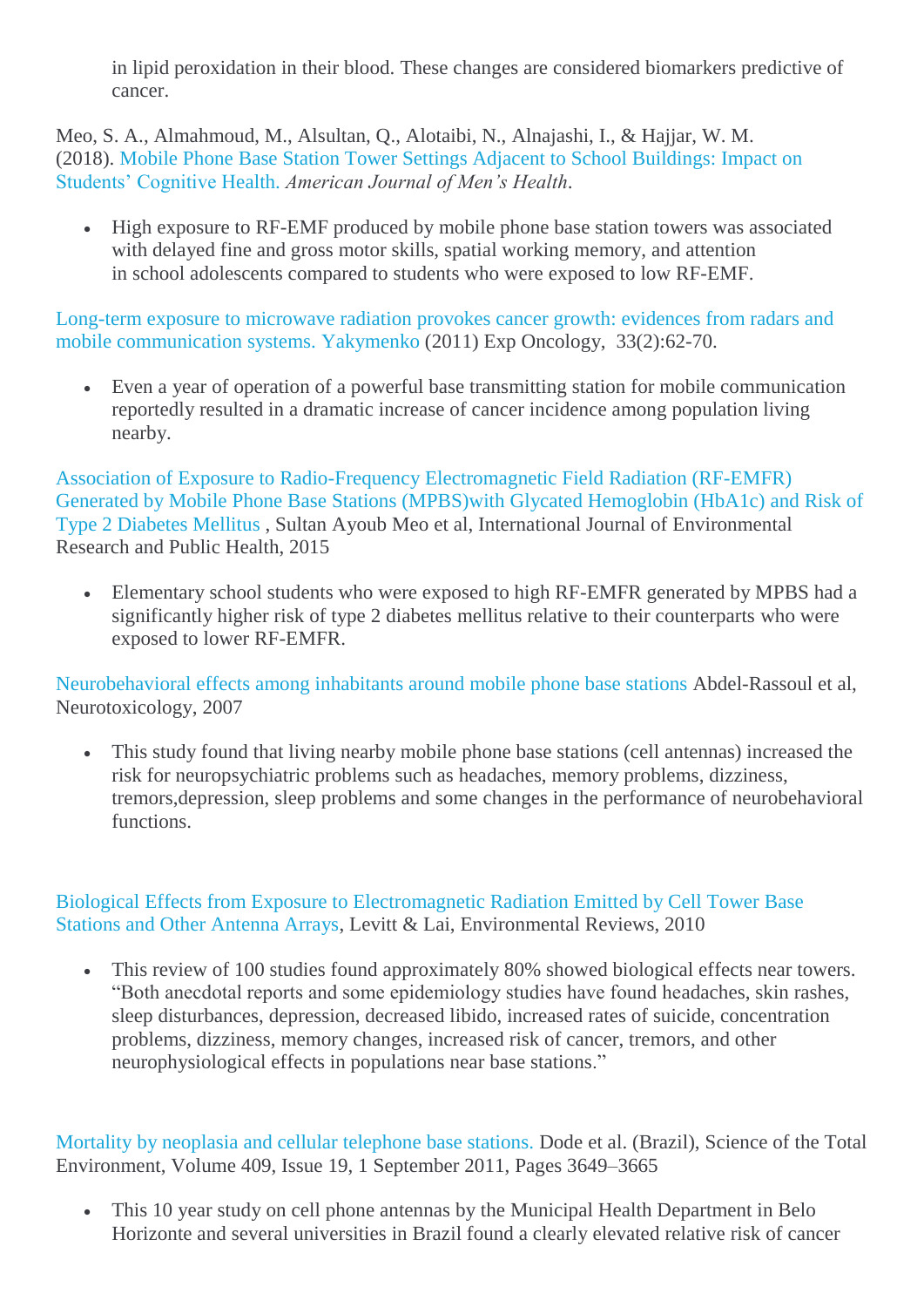mortality at residential distances of 500 meters or less from cell phone transmission towers. Shortly after this study was published, the city prosecutor sued several cell phone companies and requested that almost half of the cities antennas be removed. Many antennas were dismantled.

[Epidemiological Evidence for a Health Risk from Mobile Phone Base Stations](http://www.researchgate.net/publication/45387389_Epidemiological_evidence_for_a_health_risk_from_mobile_phone_base_stations) Khurana, Hardell et al., International Journal of Occupational Environmental Health, Vol 16(3):263-267, 2010

 A review of 10 epidemiological studies that assessed for negative health effects of mobile phone base stations (4 studies were from Germany, and 1 each from Austria, Egypt, France, Israel, Poland, Spain) found that seven showed altered neurobehavioral effects near cell tower and three showed increased cancer incidence. The review also found that eight of the 10 studies reported increased prevalence of adverse neurobehavioral symptoms or cancer in populations living at distances < 500 meters from base stations. Lower cognitive performance was found in individuals living  $\leq 10$  meters from base stations. None of the studies reported exposure above accepted international guidelines, suggesting that current guidelines may be inadequate in protecting the health of human populations.

[Health effects of living near mobile phone base transceiver station \(BTS\) antennae: a report from](http://www.ncbi.nlm.nih.gov/pubmed/23781985)  [Isfahan, Iran.](http://www.ncbi.nlm.nih.gov/pubmed/23781985) Shahbazi-Gahrouei et al, Electromagnetic Biology Medicine, 2013.

 This cross-sectional study found the symptoms of nausea, headache, dizziness, irritability, discomfort, nervousness, depression, sleep disturbance, memory loss and lowering of libido were statistically increased in people living closer than 300 m from cell antennas as compared to those living farther away. The study concludes that "antennas should not be sited closer than 300 m to people to minimize exposure."

[How does long term exposure to base stations and mobile phones affect human hormone](http://www.ncbi.nlm.nih.gov/pubmed/22138021)  [profiles?E](http://www.ncbi.nlm.nih.gov/pubmed/22138021)skander EF et al, (2011), Clin Biochem

 RFR exposures significantly impacted ACTH, cortisol, thyroid hormones, prolactin for females, and testosterone levels for males.

[Investigation on the health of people living near mobile telephone relay stations: Incidence](http://www.ncbi.nlm.nih.gov/pubmed/12168254)  [according to distance and sex](http://www.ncbi.nlm.nih.gov/pubmed/12168254) Santini et al, 2002 , Pathol Bio

 People living near mobile phone masts reported more symptoms of headache, sleep disturbance, discomfort, irritability, depression, memory loss and concentration problems the closer they lived to the installation. Study authors recommend that the minimal distance of people from cellular phone base stations should not be < 300 m.

Navarro EA, Segura J, Portoles M, Gomez-Perretta C, [The Microwave Syndrome: A preliminary](http://www.emrpolicy.org/science/research/docs/navarro_ebm_2003.pdf)  [Study.](http://www.emrpolicy.org/science/research/docs/navarro_ebm_2003.pdf) 2003 (Spain) Electromagnetic Biology and Medicine, Volume 22, Issue 2, (2003): 161 – 169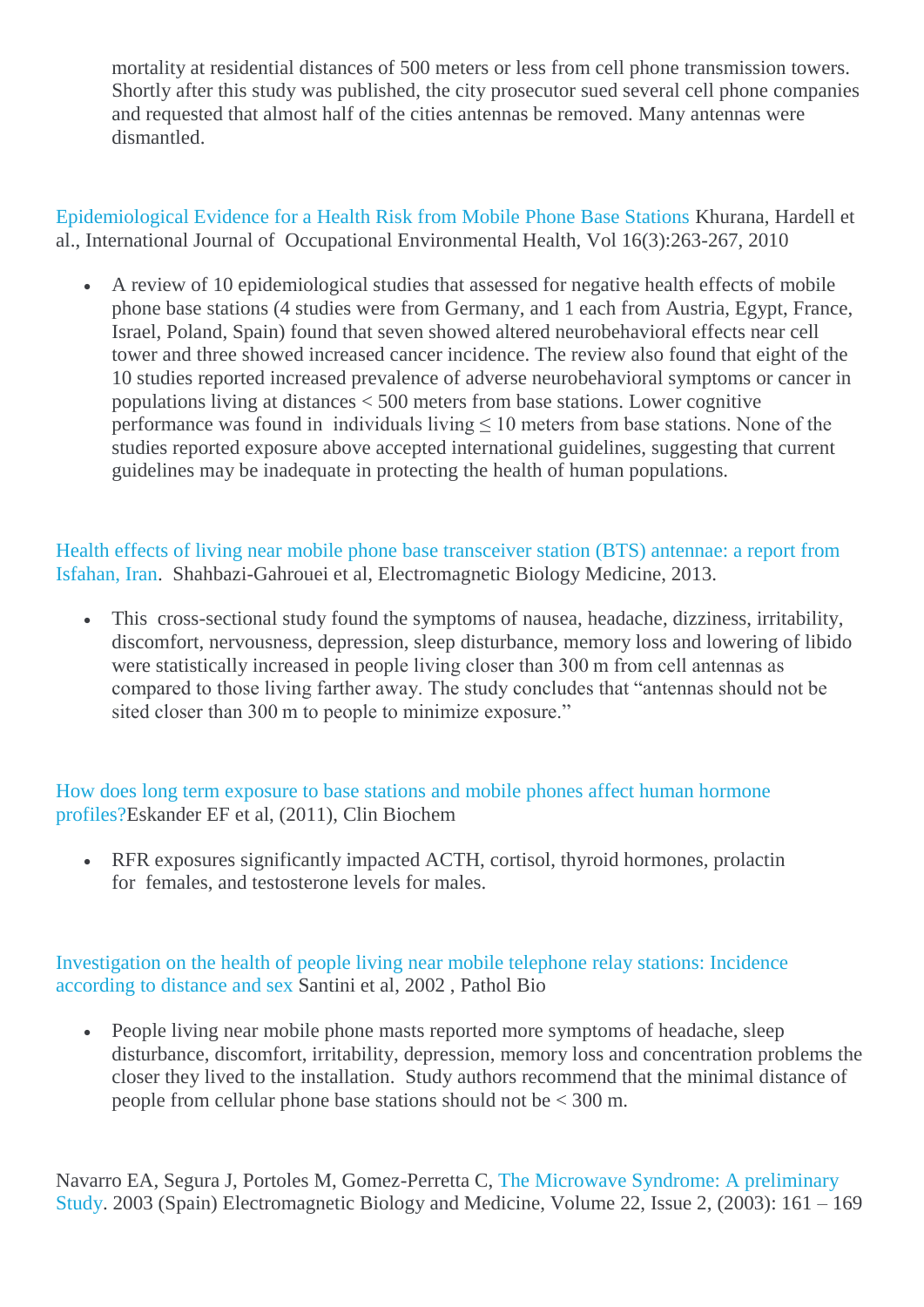Statistically significant positive exposure-response associations between RFR intensity and fatigue, irritability, headaches, nausea, loss of appetite, sleeping disorder, depressive tendency, feeling of discomfort, difficulty in concentration, loss of memory, visual disorder, dizziness and cardiovascular problems.

#### **Two Important Animal Studies on Radiofrequency Radiation**

These studies indicate that government limits are non protective. Government limits are based on the assumption that radiofrequency radiation is only harmful at thermal levels. However, the cancers developed in animals in these studies at radiation levels that were non thermal.

Belpoggi et al. 2018, ["Report of final results regarding brain and heart tumors in Sprague-Dawley](https://ehtrust.org/wp-content/uploads/Belpoggi-Heart-and-Brain-Tumors-Base-Station-2018-First-page-.pdf)  [rats exposed from prenatal life until natural death to mobile phone radiofrequency field](https://ehtrust.org/wp-content/uploads/Belpoggi-Heart-and-Brain-Tumors-Base-Station-2018-First-page-.pdf)  [representative of a 1.8 GHz base station environmental emission"](https://ehtrust.org/wp-content/uploads/Belpoggi-Heart-and-Brain-Tumors-Base-Station-2018-First-page-.pdf) Environmental Research Journal

- Researchers with the renowned Ramazzini Institute (RI) in Italy performed a large-scale lifetime [study](https://www.sciencedirect.com/science/article/pii/S0013935118300367?via%3Dihub) of lab animals exposed to environmental levels (comparable to allowable limits from cell towers) of RFR radiation and found the rats developed increased cancersschwannoma of the heart in male rats. This study confirms the \$25 million [US National](https://ntp.niehs.nih.gov/about/org/sep/trpanel/meetings/docs/2018/march/index.html)  [Toxicology Program](https://ntp.niehs.nih.gov/about/org/sep/trpanel/meetings/docs/2018/march/index.html) study which used much higher levels of cell phone radiofrequency (RF) radiation, but also reported finding the same unusual cancers as the Ramazzini- schwannoma of the heart in male rats. In addition, the RI study of cell tower radiation also found increases in malignant brain (glial) tumors in female rats and precancerous conditions including Schwann cells hyperplasia in both male and female rats.
- "Our findings of cancerous tumors in rats exposed to environmental levels of RF are consistent with and reinforce the results of the US NTP studies on cell phone radiation, as both reported increases in the same types of tumors of the brain and heart in Sprague-Dawley rats. Together, these studies provide sufficient evidence to call for the International Agency for Research on Cancer (IARC) to re-evaluate and re-classify their conclusions regarding the carcinogenic potential of RFR in humans," said Fiorella Belpoggi PhD, study author and RI Director of Research.
- The Ramazzini study exposed 2448 Sprague-Dawley rats from prenatal life until their natural death to "environmental" cell tower radiation for 19 hours per day (1.8 GHz GSM radiofrequency radiation (RFR) of 5, 25 and 50 V/m). RI exposures mimicked base station emissions like those from cell tower antennas, and exposure levels were far less than those used in the NTP studies of cell phone radiation.
- [Watch Press Conference](https://ehtrust.org/worlds-largest-animal-study-on-cell-tower-radiation-confirms-cancer-link/)

Wyde, Michael, et al. "National Toxicology Program Carcinogenesis Studies of Cell Phone Radiofrequency Radiation in Hsd: Sprague Dawley® SD rats (Whole Body Exposure)[.Statement on](https://ntp.niehs.nih.gov/ntp/about_ntp/trpanel/2018/march/actions20180328_508.pdf)  [conclusions of the peer review meeting by NIEHS, released after external peer review meeting](https://ntp.niehs.nih.gov/ntp/about_ntp/trpanel/2018/march/actions20180328_508.pdf) and the [DNA damage presentation.](https://ehtrust.org/wp-content/uploads/Evaluation-of-Genotoxicity-of-Cell-Phone-Radiofrequency-Radiation-in-Male-and-f-the-Genot-d-Female-notoxicity-e-Rats-and-y-Ce-d-Mice-ell-Ra-e-Following-g-Subchronic-ncy-c-Exposure-Poster-.pdf)

 This 25 million dollar study is the most complex study completed by the NTP and the world's largest rodent study on radiofrequency radiation exposure to date which found long term exposure at non thermal levels associated with brain cancer and schwannomas of the heart in male rats. In addition damage to heart was found in all exposure levels. The full report is expected to be released in Fall 2018.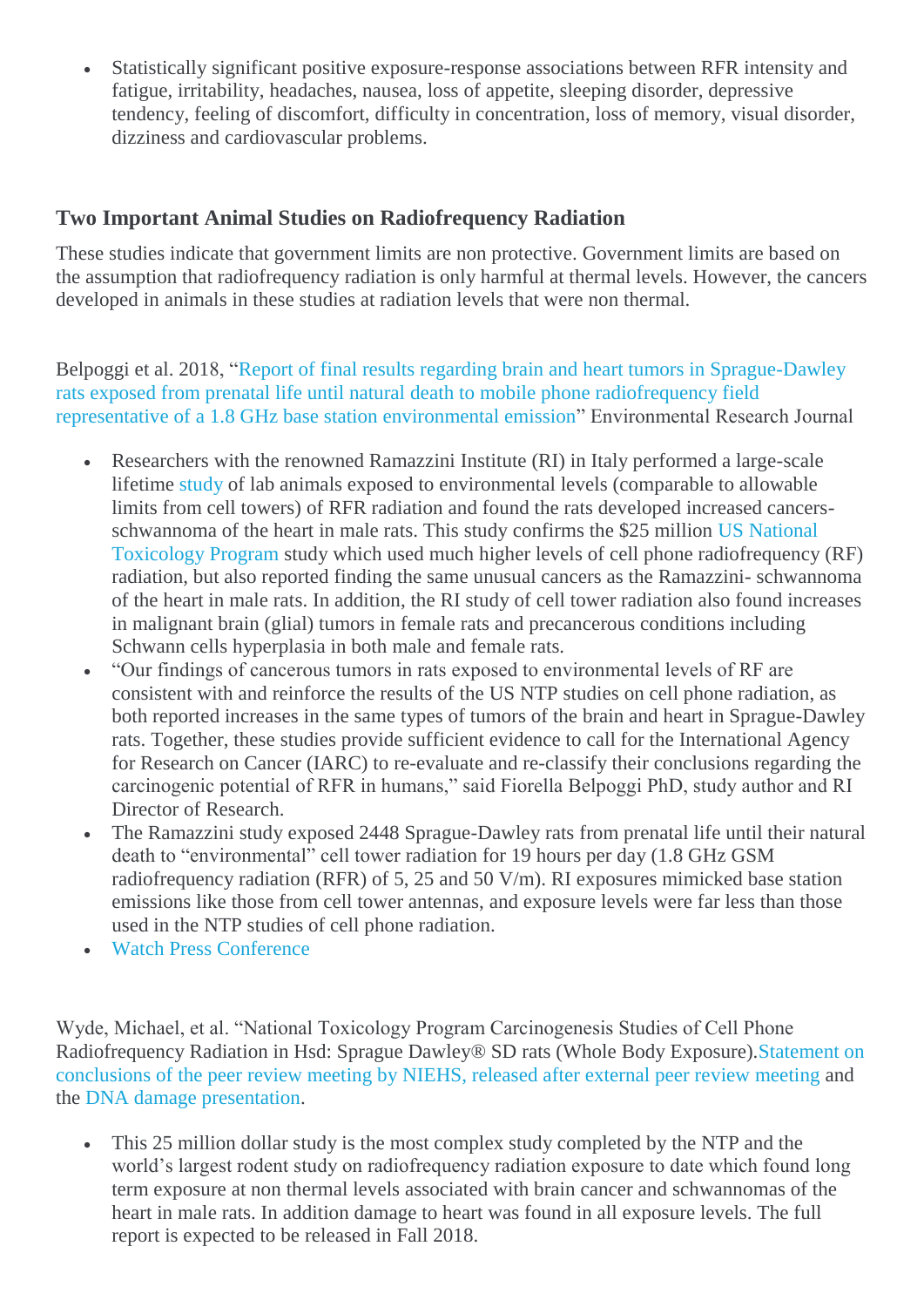## **More Important Studies on Cell Tower Radiation**

Cindy L. Russell, [5 G wireless telecommunications expansion: Public health and environmental](http://www.sciencedirect.com/science/article/pii/S0013935118300161)  [implications,](http://www.sciencedirect.com/science/article/pii/S0013935118300161) Environmental Research, 2018, ISSN 0013-9351

- Radiofrequency radiation (RF) is increasingly being recognized as a new form of [environmental pollution.](https://www.sciencedirect.com/topics/earth-and-planetary-sciences/environmental-pollution) This article reviews relevant [electromagnetic](https://www.sciencedirect.com/topics/earth-and-planetary-sciences/electromagnetism) frequencies, exposure standards and current scientific literature on the health implications of 2G, 3G, 4G and 5G.
- Effects can also be non-linear. Because this is the first generation to have cradle-to-grave lifespan exposure to this level of man-made microwave (RF EMR) radiofrequencies, it will be years or decades before the true health consequences are known. Precaution in the roll out of this new technology is strongly indicated.

Noa Betzalel, Paul Ben Ishai, Yuri Feldman, [The human skin as a sub-THz receiver –](http://www.sciencedirect.com/science/article/pii/S0013935118300331) Does 5G pose [a danger to it or not?,](http://www.sciencedirect.com/science/article/pii/S0013935118300331) Environmental Research, Volume 163, 2018, Pages 208-216, ISSN 0013- 9351,

 Researchers have developed a unique simulation tool of human skin, taking into account the skin [multi-layer structure](https://www.sciencedirect.com/topics/earth-and-planetary-sciences/laminates) together with the helical segment of the sweat duct embedded in it. They found that the presence of the sweat duct led to a high specific absorption rate (SAR) of the skin in [extremely high frequency](https://www.sciencedirect.com/topics/earth-and-planetary-sciences/extremely-high-frequencies) band that will be used in 5G. "One must consider the implications of human immersion in the electromagnetic noise, caused by devices working at the very same frequencies as those, to which the sweat duct (as a helical antenna) is most attuned. We are raising a warning flag against the unrestricted use of sub-THz technologies for communication, before the possible consequences for public health are explored."

[Mobile phone infrastructure regulation in Europe: Scientific challenges and human rights protection](http://www.sciencedirect.com/science/article/pii/S146290111300186X) Claudia Roda, Susan Perry, Environmental Science & Policy, Volume 37, March 2014, Pages 204-  $214$ 

- This article was published in Environmental Science & Policy by human rights experts. It argues that cell tower placement is a human rights issue for children.
- "We argue that (1) because protection of children is a high threshold norm in Human Right law and (2) the binding language of the Convention on the Rights of the Child obliges States Parties to provide a higher standard of protection for children than adults, any widespread or systematic form of environmental pollution that poses a long-term threat to a child's rights to life, development or health may constitute an international human rights violation.
- In particular we have explained how the dearth of legislation to regulate the installation of base stations (cell towers) in close proximity to children's facilities and schools clearly constitutes a human rights concern according to the language of the Convention on the Rights of the Child, a treaty that has been ratified by all European States.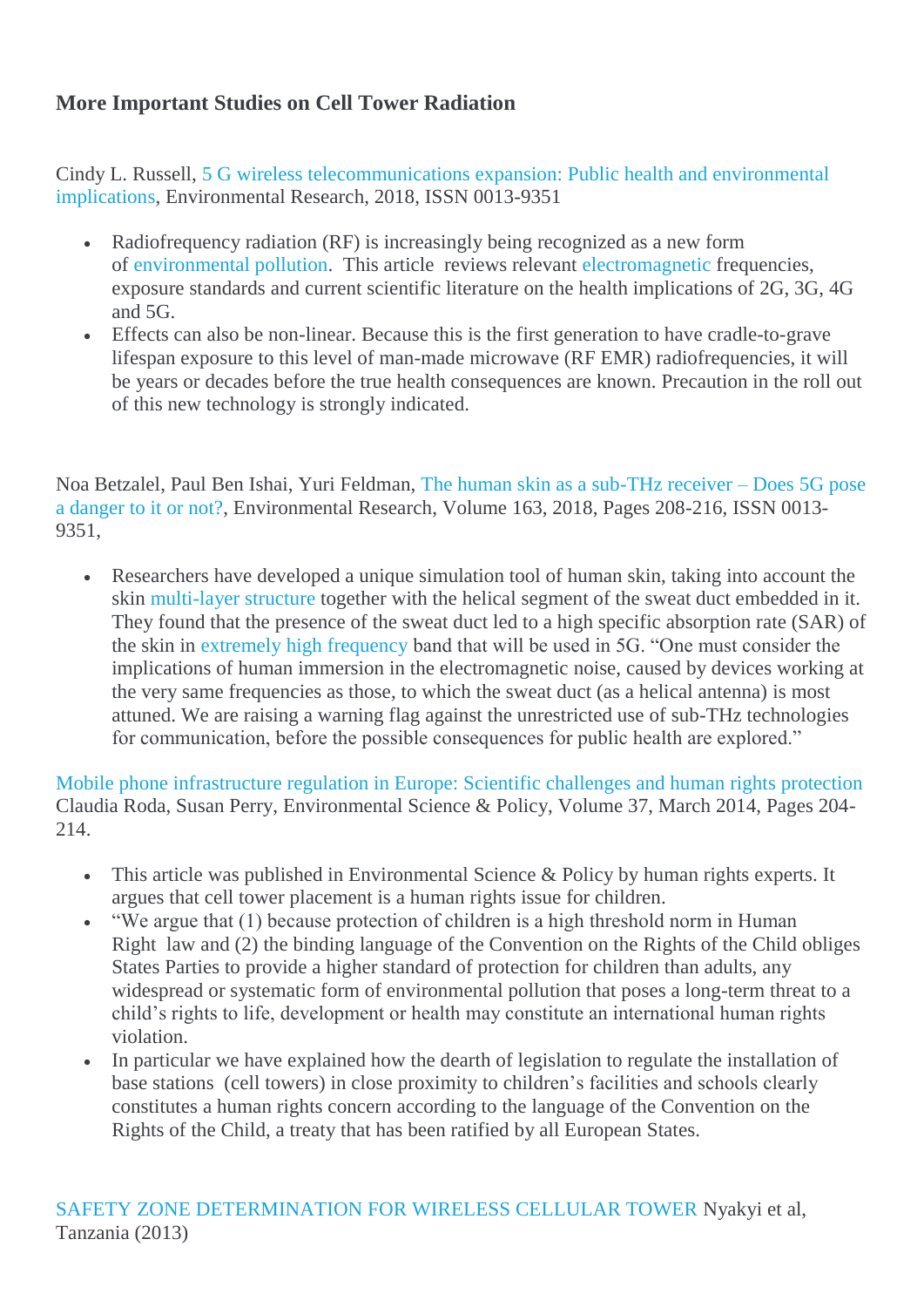This research looked at the radiation that cell towers emit and states a safety zone is needed around the towers to ensure safe sleeping areas. The authors state that "respective authorities should ensure that people reside far from the tower by 120m or more depending on the power transmitted to avoid severe health effect."

[A cross-sectional case control study on genetic damage in individuals residing in the vicinity of a](http://www.ncbi.nlm.nih.gov/pubmed/25006864)  [mobile phone base station.](http://www.ncbi.nlm.nih.gov/pubmed/25006864) Ghandi et al, 2014 (India):

 This cross-sectional case control study on genetic damage in individuals living near cell towers found genetic damage parameters of DNA were significantly elevated. The authors state," The genetic damage evident in the participants of this study needs to be addressed against future disease-risk, which in addition to neurodegenerative disorders, may lead to cancer."

[Human disease resulting from exposure to electromagnetic fields,](http://www.ncbi.nlm.nih.gov/pubmed/24280284) Carpenter, D. O. Reviews on Environmental Health, Volume 28, Issue 4, Pages 159172.

 This review summarizes the evidence stating that excessive exposure to magnetic fields from power lines and other sources of electric current increases the risk of development of some cancers and neurodegenerative diseases, and that excessive exposure to RF radiation increases risk of cancer, male infertility, and neurobehavioral abnormalities.

[Signifikanter Rückgang klinischer Symptome nach Senderabbau –](http://nebula.wsimg.com/d1e65ba8eb587c44cba6164dfef44ed2?AccessKeyId=045114F8E0676B9465FB&disposition=0&alloworigin=1) eine Interventionsstudie. [\(English-Significant Decrease of Clinical Symptoms after Mobile Phone Base Station Removal –](http://nebula.wsimg.com/d1e65ba8eb587c44cba6164dfef44ed2?AccessKeyId=045114F8E0676B9465FB&disposition=0&alloworigin=1) [An Intervention Study\)](http://nebula.wsimg.com/d1e65ba8eb587c44cba6164dfef44ed2?AccessKeyId=045114F8E0676B9465FB&disposition=0&alloworigin=1) Tetsuharu Shinjyo and Akemi Shinjyo, 2014 Umwelt-Medizin-Gesellschaft, 27(4), S. 294-301.

 Japanese study Showed Statistically Significant Adverse Health Effects from electromagnetic radiation from mobile phone base stations. Residents of a condominium building that had cell tower antennas on the rooftop were examined before and after cell tower antennas were removed. In 1998, 800MHz cell antennas were installed, then later in 2008 a second set of antennas (2GHz) were installed. Medical exams and interviews were conducted before and after the antennas were removed in 2009 on 107 residents of the building who had no prior knowledge about possible. These results lead researchers to question the construction of mobile phone base stations on top of buildings such as condominiums or houses.

[Effect of GSTM1 and GSTT1 Polymorphisms on Genetic Damage in Humans Populations Exposed](http://1.usa.gov/1hlQmoj)  [to Radiation From Mobile Towers.](http://1.usa.gov/1hlQmoj) Gulati S, Yadav A, Kumar N, Kanupriya, Aggarwal NK, Kumar R, Gupta R., Arch Environ Contam Toxicol. 2015 Aug 5. [Epub ahead of print]

• In our study, 116 persons exposed to radiation from mobile towers and 106 control subjects were genotyped for polymorphisms in the GSTM1 and GSTT1 genes by multiplex polymerase chain reaction method. DNA damage in peripheral blood lymphocytes was determined using alkaline comet assay in terms of tail moment (TM) value and micronucleus assay in buccal cells (BMN). Our results indicated that TM value and BMN frequency were higher in an exposed population compared with a control group and the difference is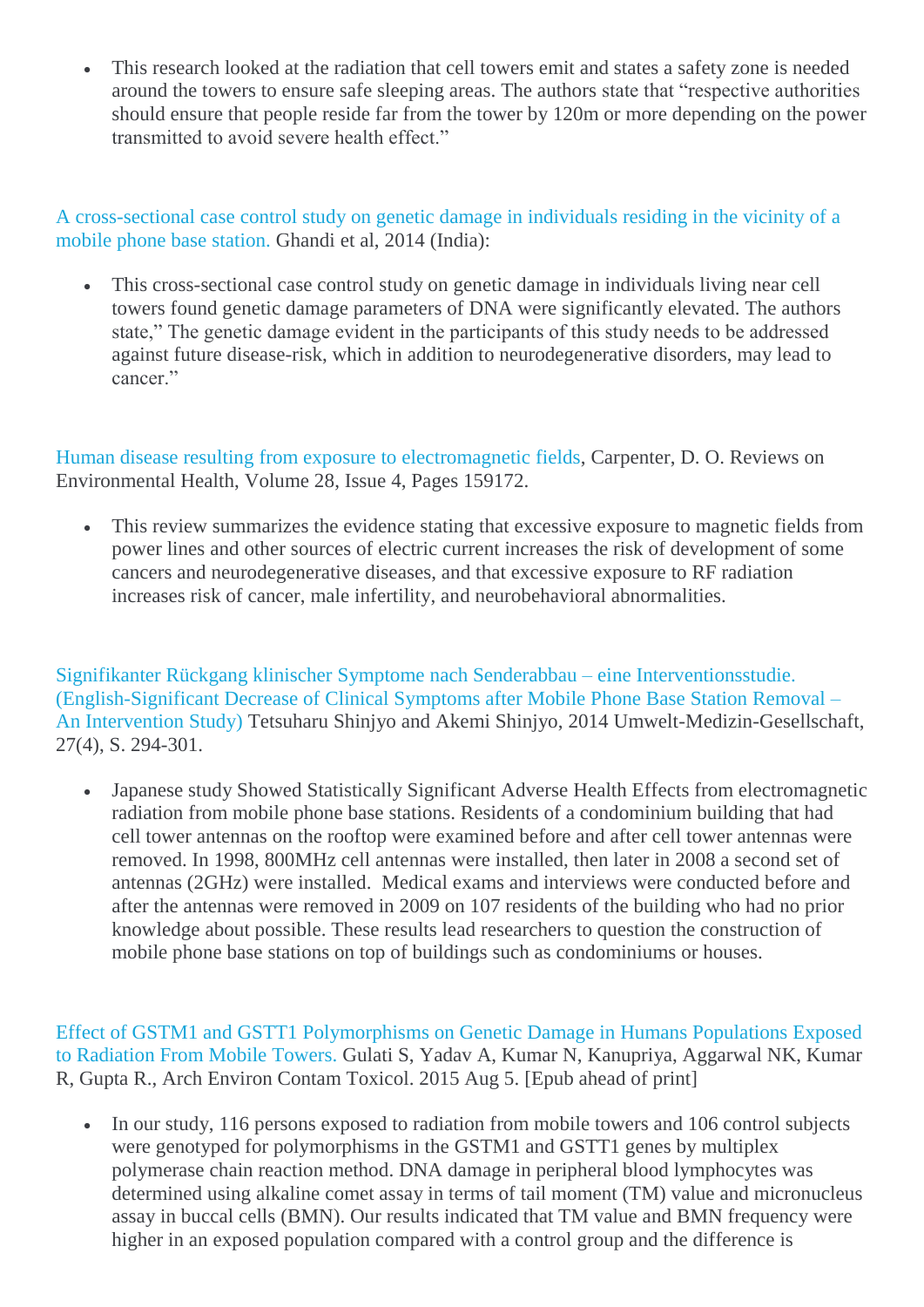significant. In our study, we found that different health symptoms, such as depression, memory status, insomnia, and hair loss, were significantly associated with exposure to EMR. Damaging effects of nonionizing radiation result from the generation of reactive oxygen species (ROS) and subsequent radical formation and from direct damage to cellular macromolecules including DNA.

[Subjective symptoms, sleeping problems, and cognitive performance in subjects living near mobile](http://www.ncbi.nlm.nih.gov/pubmed/16621850)  [phone base stations,](http://www.ncbi.nlm.nih.gov/pubmed/16621850) Hutter HP et al, (May 2006), Occup Environ Med. 2006 May;63(5):307‐13

 Found a significant relationship between some cognitive symptoms and measured power density in 365 subjects; highest for headaches. Perceptual speed increased, while accuracy decreased insignificantly with increasing exposure levels.

Oberfeld, A.E. Navarro, M. Portoles, C. Maestu, C. Gomez-Perretta, [The microwave syndrome:](http://www.powerwatch.org.uk/pdfs/20040809_kos.pdf)  [further aspects of a Spanish study,](http://www.powerwatch.org.uk/pdfs/20040809_kos.pdf)

 A health survey was carried out in La Ñora, Murcia, Spain, in the vicinity of two GSM 900/1800 MHz cellular phone base stations. The adjusted (sex, age, distance) logistic regression model showed statistically significant positive exposure-response associations between the E-field and the following variables: fatigue, irritability, headaches, nausea, loss of appetite, sleeping disorder, depressive tendency, feeling of discomfort, difficulty in concentration, loss of memory, visual disorder, dizziness and cardiovascular problems.

#### [Bortkiewicz et al, 2004 \(Poland\), Subjective symptoms reported by people living in the vicinity of](http://www.ncbi.nlm.nih.gov/pubmed/15620045)  [cellular phone base stations: review,Med Pr.2004;55\(4\):345-51.](http://www.ncbi.nlm.nih.gov/pubmed/15620045)

- Residents close to mobile phone masts reported: more incidences of circulatory problems, sleep disturbances, irritability, depression, blurred vision and concentration difficulties the nearer they lived to the mast.
- The performed studies showed the relationship between the incidence of individual symptoms, the level of exposure, and the distance between a residential area and a base station.

Wolf R and Wolf D, [Increased Incidence of Cancer Near a Cell-phone Transmitter Station,](http://www.powerwatch.org.uk/news/20050207_israel.pdf) International Journal of Cancer Prevention, (Israel) VOLUME 1, NUMBER 2, APRIL 2004

- A significant higher rate of cancer (300% increase) among all residents living within 300m radius of a mobile phone mast for between three and seven years was detected.
- 900% cancer increase among women alone
- In the area of exposure (area A) eight cases of different kinds of cancer were diagnosed in a period of only one year. This rate of cancers was compared both with the rate of 31 cases per 10,000 per year in the general population and the 2/1222 rate recorded in the nearby clinic (area B). The study indicates an association between increased incidence of cancer and living in proximity to a cell-phone transmitter station.